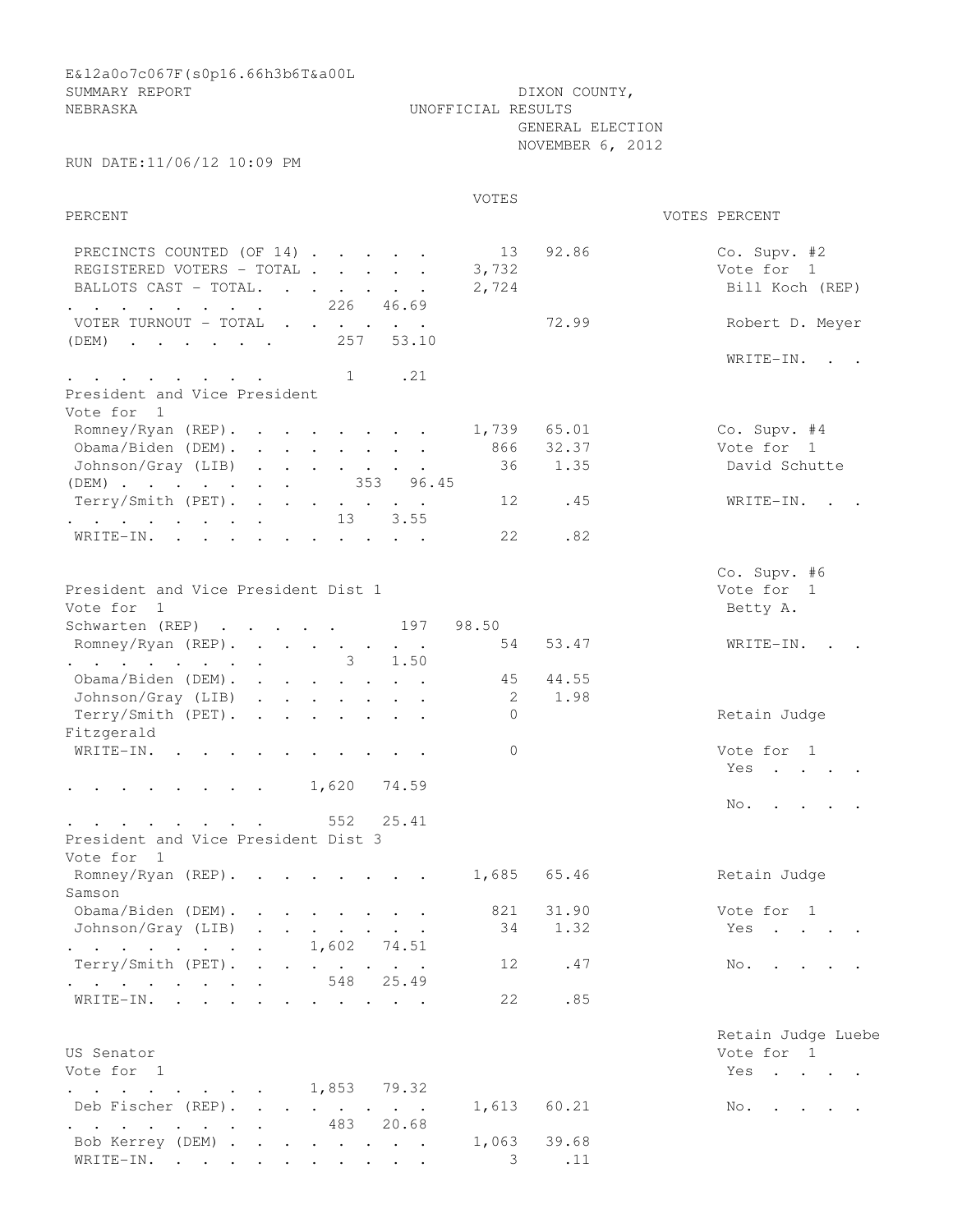State Bd of Ed Dist 3 Vote for 1 Congress Dist 1 Tom Schommer . Tom Schommer . . . . . . . . 853 39.79 Vote for 1 Rachel Wise. . . . . . . . . . 1,286 59.98 Jeff Fortenberry (REP) . . . . . . 63 63.64 WRITE-IN. . . . . . . . . . . 5 .23 Korey L. Reiman (DEM) . . . . . . 36 36.36 WRITE-IN. . . . . . . . . . . 0 U of N Bd of Reg.Dist.3 Vote for 1 Congress Dist 3 David Copple . . . . . . . . 747 33.14 Vote for 1 Jim Pillen . . . . . . . . . 1,502 66.64 Adrian Smith (REP) . . . . . . 1,595 66.74 WRITE-IN. . . . . . . . . . . 5 .22 Mark Sullivan (DEM) . . . . . . . 794 33.22 WRITE-IN. . . . . . . . . . . . 1 .04 NE Cmty Coll. Dist 3 Vote for 1 Arlan W. Kuehn. . . . . . . . . 1,945 99.59 WRITE-IN. . . . . . . . . . . 8 .41 SUMMARY REPORT **EXAMPLE 2018** SUMMARY REPORT NEBRASKA UNOFFICIAL RESULTS GENERAL ELECTION NOVEMBER 6, 2012 RUN DATE:11/06/12 10:09 PM VOTES PERCENT VOTES PERCENT NE Cmty Coll. At Large  $\qquad$  Allen School Board Vote for 1 Vote for 3 John W. Davies. . . . . . . . . 1,956 99.34 Patricia D. Flores . . . . . . 306 24.08 WRITE-IN. . . . . . . . . . . 13 .66 Kevin Connot . . . . . . . . . 320 25.18 Stacey Woodward . . . . . . . . 360 28.32 Dawn M. Oswald. . . . . . . . 276 21.72 L & C NRD Dist. 4 WRITE-IN. . . . . . . . . . . 9 .71 Vote for 1 Dan Kollars. . . . . . . . . . 180 100.00 WRITE-IN. . . . . . . . . . . 0 Emerson-Hubbard School Board Vote for 3 Cindi Stolze . . . . . . . . . 155 31.25 L & C NRD Dist. 5 Rodney Collins. . . . . . . . 175 35.28<br>Vote for 1 Cherie Bousquet-Conley . . . . . 157 31.65 Curtis Armstrong . . . . . . . . 1,296 99.46 WRITE-IN. . .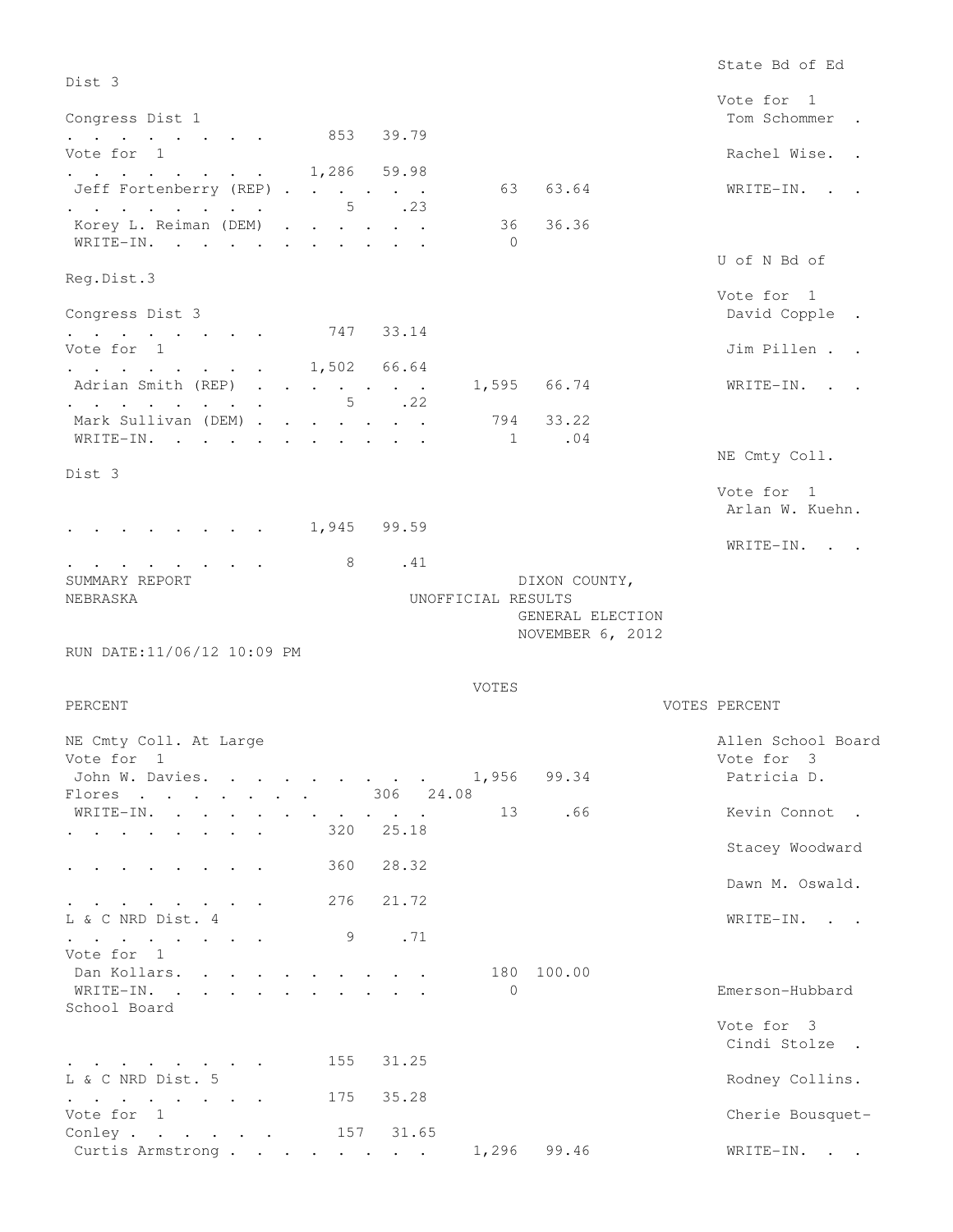| $\mathbf{r} = \mathbf{r} - \mathbf{r}$ , $\mathbf{r} = \mathbf{r} - \mathbf{r}$ , $\mathbf{r} = \mathbf{r}$ |               |                                            |               | 9                               | 1.81                                                                                                                                                                                                                              |              |       |                    |
|-------------------------------------------------------------------------------------------------------------|---------------|--------------------------------------------|---------------|---------------------------------|-----------------------------------------------------------------------------------------------------------------------------------------------------------------------------------------------------------------------------------|--------------|-------|--------------------|
| WRITE-IN.<br>$\mathbf{r} = \mathbf{r}$ , $\mathbf{r} = \mathbf{r}$                                          |               |                                            |               | $\cdot$ $\cdot$ $\cdot$ $\cdot$ |                                                                                                                                                                                                                                   | 7            | .54   |                    |
|                                                                                                             |               |                                            |               |                                 |                                                                                                                                                                                                                                   |              |       | Newcastle School   |
| Board                                                                                                       |               |                                            |               |                                 |                                                                                                                                                                                                                                   |              |       |                    |
| Lower Elkhorn NRD Dist. 5                                                                                   |               |                                            |               |                                 |                                                                                                                                                                                                                                   |              |       | Vote for 3         |
| Vote for 1                                                                                                  |               |                                            |               |                                 |                                                                                                                                                                                                                                   |              |       | Nancy McCluskey    |
| the contract of the contract of the contract of the contract of the contract of                             |               |                                            |               | 206                             | 25.09                                                                                                                                                                                                                             |              |       |                    |
| Edd Riley<br>$\mathbf{r} = \mathbf{r} + \mathbf{r} + \mathbf{r} + \mathbf{r} + \mathbf{r}$                  |               |                                            |               |                                 | $\bullet \qquad \bullet \qquad \bullet \qquad \bullet \qquad \bullet \qquad \bullet$                                                                                                                                              | 693          | 99.71 | Alan Kneifl. .     |
| $\cdot$ $\cdot$ $\cdot$ $\cdot$ $\cdot$ $\cdot$                                                             |               | $\mathbf{r}$ , $\mathbf{r}$ , $\mathbf{r}$ |               | 344                             | 41.90                                                                                                                                                                                                                             |              |       |                    |
| WRITE-IN.                                                                                                   |               |                                            |               |                                 | $\begin{array}{cccccccccccccc} \bullet & \bullet & \bullet & \bullet & \bullet & \bullet & \bullet & \bullet & \bullet & \bullet \end{array}$                                                                                     | 2            | .29   | WRITE-IN.          |
| $\sim$ $\sim$ $\sim$ $\sim$ $\sim$                                                                          |               | $\sim$                                     |               | 271                             | 33.01                                                                                                                                                                                                                             |              |       |                    |
|                                                                                                             |               |                                            |               |                                 |                                                                                                                                                                                                                                   |              |       |                    |
| NPPD Subdiv. 11                                                                                             |               |                                            |               |                                 |                                                                                                                                                                                                                                   |              |       | Ponca School Board |
| Vote for 1                                                                                                  |               |                                            |               |                                 |                                                                                                                                                                                                                                   |              |       | Vote for 3         |
| David Dowling                                                                                               |               |                                            |               |                                 |                                                                                                                                                                                                                                   | 1,188        | 58.09 | Phil Kramper .     |
| $\cdot$ $\cdot$ $\cdot$ $\cdot$ $\cdot$                                                                     |               | and the state of the state of              |               |                                 | 550 29.16                                                                                                                                                                                                                         |              |       |                    |
| Fred L. Christensen                                                                                         |               |                                            |               |                                 |                                                                                                                                                                                                                                   | 848          | 41.47 | Gary L. Smith .    |
| and the contract of the contract of the<br>$\ddotsc$                                                        |               |                                            |               | 386                             | 20.47                                                                                                                                                                                                                             |              |       |                    |
| WRITE-IN.<br>$\sim$<br>$\sim$ 100 $\sim$                                                                    | $\sim$ $\sim$ |                                            |               |                                 |                                                                                                                                                                                                                                   | 9            | .44   | Doug Rickett .     |
| $\sim$<br><b>Contractor</b>                                                                                 |               |                                            |               | 511                             | 27.09                                                                                                                                                                                                                             |              |       |                    |
|                                                                                                             |               |                                            |               |                                 |                                                                                                                                                                                                                                   |              |       | Monte Burki. .     |
| $\sim$ $\sim$ $\sim$                                                                                        | $\sim$        |                                            |               | 431                             | 22.85                                                                                                                                                                                                                             |              |       |                    |
|                                                                                                             |               |                                            |               |                                 |                                                                                                                                                                                                                                   |              |       | WRITE-IN. .        |
|                                                                                                             |               |                                            |               | 8                               | .42                                                                                                                                                                                                                               |              |       |                    |
| $\sim$ 100 $\sim$ 100 $\sim$ 100 $\sim$                                                                     |               |                                            |               |                                 |                                                                                                                                                                                                                                   |              |       |                    |
| NENPPD5                                                                                                     |               |                                            |               |                                 |                                                                                                                                                                                                                                   |              |       |                    |
| Vote for 1                                                                                                  |               |                                            |               |                                 |                                                                                                                                                                                                                                   |              |       |                    |
| Tom Gustafson                                                                                               |               |                                            |               |                                 | $\sim$ $\sim$ $\sim$                                                                                                                                                                                                              | 286          | 61.77 | Wakefield School   |
| Board                                                                                                       |               |                                            |               |                                 |                                                                                                                                                                                                                                   |              |       |                    |
| Dennis W. Victor.                                                                                           |               |                                            |               |                                 | $\mathbf{r}$ . The set of the set of the set of the set of the set of the set of the set of the set of the set of the set of the set of the set of the set of the set of the set of the set of the set of the set of the set of t | 176          | 38.01 | Vote for 3         |
| WRITE-IN.                                                                                                   |               |                                            |               |                                 |                                                                                                                                                                                                                                   | $\mathbf{1}$ | .22   | Julie K. Rose.     |
| $\cdot$ $\cdot$ $\cdot$ $\cdot$ $\cdot$                                                                     |               |                                            |               | 374                             | 34.03                                                                                                                                                                                                                             |              |       |                    |
|                                                                                                             |               |                                            |               |                                 |                                                                                                                                                                                                                                   |              |       | Mark Victor. .     |
|                                                                                                             |               |                                            |               | 367                             | 33.39                                                                                                                                                                                                                             |              |       |                    |
|                                                                                                             |               |                                            |               |                                 |                                                                                                                                                                                                                                   |              |       | Tim Bebee.         |
| $\cdot$ $\cdot$ $\cdot$ $\cdot$ $\cdot$                                                                     |               |                                            |               | 349                             | 31.76                                                                                                                                                                                                                             |              |       |                    |
| ESU1Dist.6                                                                                                  |               |                                            |               |                                 |                                                                                                                                                                                                                                   |              |       | WRITE-IN.          |
| <b>Contract Contract Street</b><br>$\sim$                                                                   |               |                                            |               | 9                               | .82                                                                                                                                                                                                                               |              |       |                    |
| Vote for 1                                                                                                  |               |                                            |               |                                 |                                                                                                                                                                                                                                   |              |       |                    |
| Joy Bock.                                                                                                   |               |                                            |               |                                 |                                                                                                                                                                                                                                   | 958          | 99.48 |                    |
| WRITE-IN.<br>$\cdot$ $\cdot$ $\cdot$ $\cdot$                                                                |               |                                            |               |                                 |                                                                                                                                                                                                                                   | 5            | .52   | Hartington School  |
| Board                                                                                                       |               |                                            |               |                                 |                                                                                                                                                                                                                                   |              |       |                    |
|                                                                                                             |               |                                            |               |                                 |                                                                                                                                                                                                                                   |              |       | Vote for 3         |
|                                                                                                             |               |                                            |               |                                 |                                                                                                                                                                                                                                   |              |       | Ron Pearson. .     |
| $\mathbf{r}$ , and $\mathbf{r}$ , and $\mathbf{r}$ , and $\mathbf{r}$                                       |               |                                            |               | 0                               |                                                                                                                                                                                                                                   |              |       |                    |
| Dixon County Weed Control                                                                                   |               |                                            |               |                                 |                                                                                                                                                                                                                                   |              |       | Doug Miller. .     |
|                                                                                                             |               |                                            |               |                                 |                                                                                                                                                                                                                                   |              |       |                    |
| $\mathbf{r} = \mathbf{r} + \mathbf{r} + \mathbf{r} + \mathbf{r} + \mathbf{r} + \mathbf{r} + \mathbf{r}$     |               |                                            |               | $\mathbf{1}$                    | 33.33                                                                                                                                                                                                                             |              |       | Gerri A. Jueden    |
| Vote for 3                                                                                                  |               |                                            |               |                                 |                                                                                                                                                                                                                                   |              |       |                    |
| and a series of the series of the                                                                           |               |                                            |               |                                 | 1 33.33                                                                                                                                                                                                                           |              |       |                    |
| James A. Lunz                                                                                               |               |                                            | $\bullet$     |                                 |                                                                                                                                                                                                                                   | 1,835        | 33.38 | V.E. Rossiter      |
| $Jr$                                                                                                        |               |                                            |               |                                 | $1 \t33.33$                                                                                                                                                                                                                       |              |       |                    |
| Ray Kneifl .<br>$\sim$ $\sim$                                                                               |               | $\cdots$ $\cdots$                          | $\sim$ $\sim$ |                                 | $\mathbf{z} = \mathbf{z} + \mathbf{z} + \mathbf{z} + \mathbf{z}$                                                                                                                                                                  | 1,967        | 35.78 | WRITE-IN. .        |
| and a series of the contract of the                                                                         |               |                                            |               | $\circ$                         |                                                                                                                                                                                                                                   |              |       |                    |
| Marlin Bose.                                                                                                |               |                                            |               |                                 |                                                                                                                                                                                                                                   | 1,665        | 30.28 |                    |
| WRITE-IN.                                                                                                   |               |                                            |               | $\sim$ $\sim$                   | $\cdot$ $\cdot$                                                                                                                                                                                                                   | 31           | .56   |                    |
|                                                                                                             |               |                                            |               |                                 |                                                                                                                                                                                                                                   |              |       | Laurel-Concord     |
| School Board                                                                                                |               |                                            |               |                                 |                                                                                                                                                                                                                                   |              |       |                    |
|                                                                                                             |               |                                            |               |                                 |                                                                                                                                                                                                                                   |              |       | Vote for 3         |
|                                                                                                             |               |                                            |               |                                 |                                                                                                                                                                                                                                   |              |       | Garry A.           |
| Anderson.                                                                                                   |               |                                            |               |                                 | 121                                                                                                                                                                                                                               | 19.06        |       |                    |
|                                                                                                             |               |                                            |               |                                 |                                                                                                                                                                                                                                   |              |       |                    |

Richard Brandow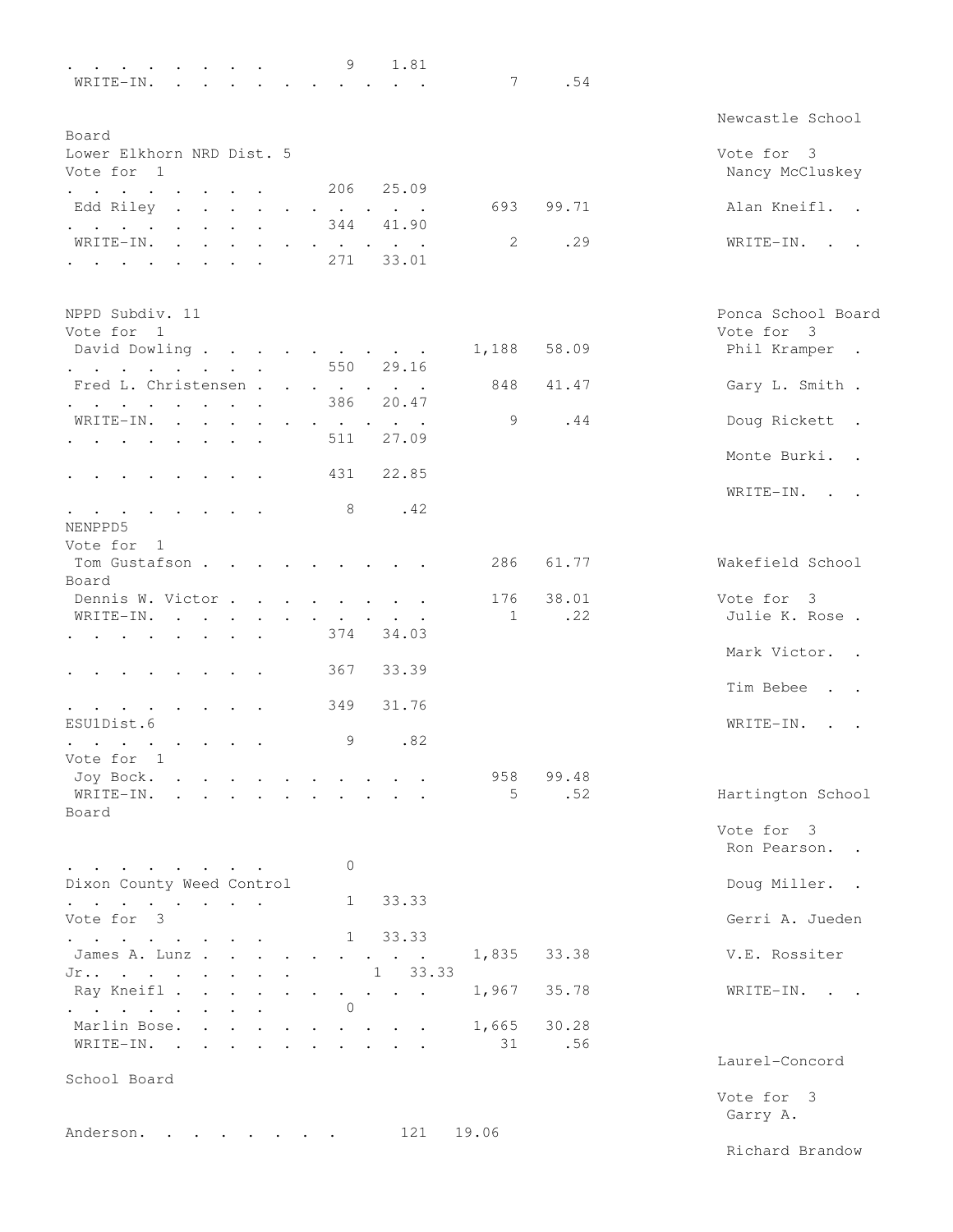|                                                                                                                                                                                                                                                        | 166        | 26.14                   |                    |                                      |                            |
|--------------------------------------------------------------------------------------------------------------------------------------------------------------------------------------------------------------------------------------------------------|------------|-------------------------|--------------------|--------------------------------------|----------------------------|
|                                                                                                                                                                                                                                                        |            |                         |                    |                                      | Jay Hall. .                |
|                                                                                                                                                                                                                                                        | 109        | 17.17                   |                    |                                      | Ryan Van Cleave            |
|                                                                                                                                                                                                                                                        | 127        | 20.00                   |                    |                                      | Bruce Haisch.              |
|                                                                                                                                                                                                                                                        | 111        | 17.48                   |                    |                                      | WRITE-IN. .                |
| SUMMARY REPORT                                                                                                                                                                                                                                         | 1          | .16                     |                    | DIXON COUNTY,                        |                            |
| NEBRASKA                                                                                                                                                                                                                                               |            |                         | UNOFFICIAL RESULTS | GENERAL ELECTION<br>NOVEMBER 6, 2012 |                            |
| RUN DATE:11/06/12 10:09 PM                                                                                                                                                                                                                             |            |                         |                    |                                      |                            |
| PERCENT                                                                                                                                                                                                                                                |            |                         | VOTES              |                                      | VOTES PERCENT              |
| Wayne County School Board<br>Board                                                                                                                                                                                                                     |            |                         |                    |                                      | Dixon Village              |
| Vote for 3                                                                                                                                                                                                                                             |            |                         |                    |                                      | Vote for 3                 |
| Rodney V. Garwood.                                                                                                                                                                                                                                     |            |                         | 21                 | 28.38                                | LeRoy Bathke               |
| and a series of the contract of the<br>Wendy Consoli                                                                                                                                                                                                   |            | 37 32.74                | 27                 | 36.49                                | Marvin Nelson.             |
| $\mathcal{L}^{\mathcal{A}}$ . The set of the set of the set of the set of the $\mathcal{L}^{\mathcal{A}}$                                                                                                                                              | 34         | 30.09                   |                    |                                      |                            |
| Ken Jorgensen                                                                                                                                                                                                                                          |            | 37 32.74                | 26                 | 35.14                                | Jeffrey Hartung            |
| $\mathcal{L}^{\mathcal{A}}$ . The set of the set of the set of the set of the set of the set of the set of the set of the set of the set of the set of the set of the set of the set of the set of the set of the set of the set of the s<br>WRITE-IN. |            |                         | $\Omega$           |                                      | WRITE-IN.                  |
| the contract of the contract of the contract of the contract of the contract of                                                                                                                                                                        |            | 4.42<br>$5 -$           |                    |                                      |                            |
| Wynot School Board                                                                                                                                                                                                                                     |            |                         |                    |                                      | Emerson Village            |
| Board<br>Vote for 3                                                                                                                                                                                                                                    |            |                         |                    |                                      | Vote for 3                 |
| Alison Lange                                                                                                                                                                                                                                           |            |                         | 0                  |                                      | Andy Olson                 |
| and a strong control of the strong strong and<br>Danny Wieseler.                                                                                                                                                                                       | 89         | 28.25<br>$\sim$ $\sim$  | 0                  |                                      | Dan Boeshart               |
| $\mathbf{r} = \mathbf{r} + \mathbf{r} + \mathbf{r} + \mathbf{r} + \mathbf{r} + \mathbf{r} + \mathbf{r}$                                                                                                                                                | 90         | 28.57                   |                    |                                      |                            |
| Dean Heine<br>Ostrand.                                                                                                                                                                                                                                 | $\sim 100$ | 104<br>33.02            | 0                  |                                      | Kathy Pallas               |
| $\sim 100$ km s $^{-1}$<br>WRITE-IN.                                                                                                                                                                                                                   |            | $\sim 100$ km s $^{-1}$ | 0                  |                                      | WRITE-IN. .                |
|                                                                                                                                                                                                                                                        | 32         | 10.16                   |                    |                                      |                            |
| Ponca Ward 1<br>Village Board                                                                                                                                                                                                                          |            |                         |                    |                                      | Martinsburg                |
| Vote for 1<br>WRITE-IN. .                                                                                                                                                                                                                              |            |                         |                    | 42 100.00                            | Vote for 2<br>Jason Reuter |
| $\mathbf{z} = \mathbf{z} + \mathbf{z}$ .<br><b>Contract Contract Contract</b>                                                                                                                                                                          | 39         | 67.24                   |                    |                                      |                            |
| $\bullet$ . In the case of the case of the $\bullet$                                                                                                                                                                                                   | 19         | 32.76                   |                    |                                      | WRITE-IN.                  |
| Ponca Ward 2<br>Vote for 1                                                                                                                                                                                                                             |            |                         |                    |                                      | Maskell Village            |
| Board<br>WRITE-IN.                                                                                                                                                                                                                                     |            |                         | 28                 | 100.00                               | Vote for 3<br>Nichole      |
| Pinkelman.<br>$\sim$ $\sim$ $\sim$                                                                                                                                                                                                                     |            | 30                      | 28.85              |                                      |                            |
|                                                                                                                                                                                                                                                        | 74         | 71.15                   |                    |                                      | WRITE-IN. .                |
| the contract of the contract of the<br>Ponca Ward 3<br>Vote for 1                                                                                                                                                                                      |            |                         |                    |                                      |                            |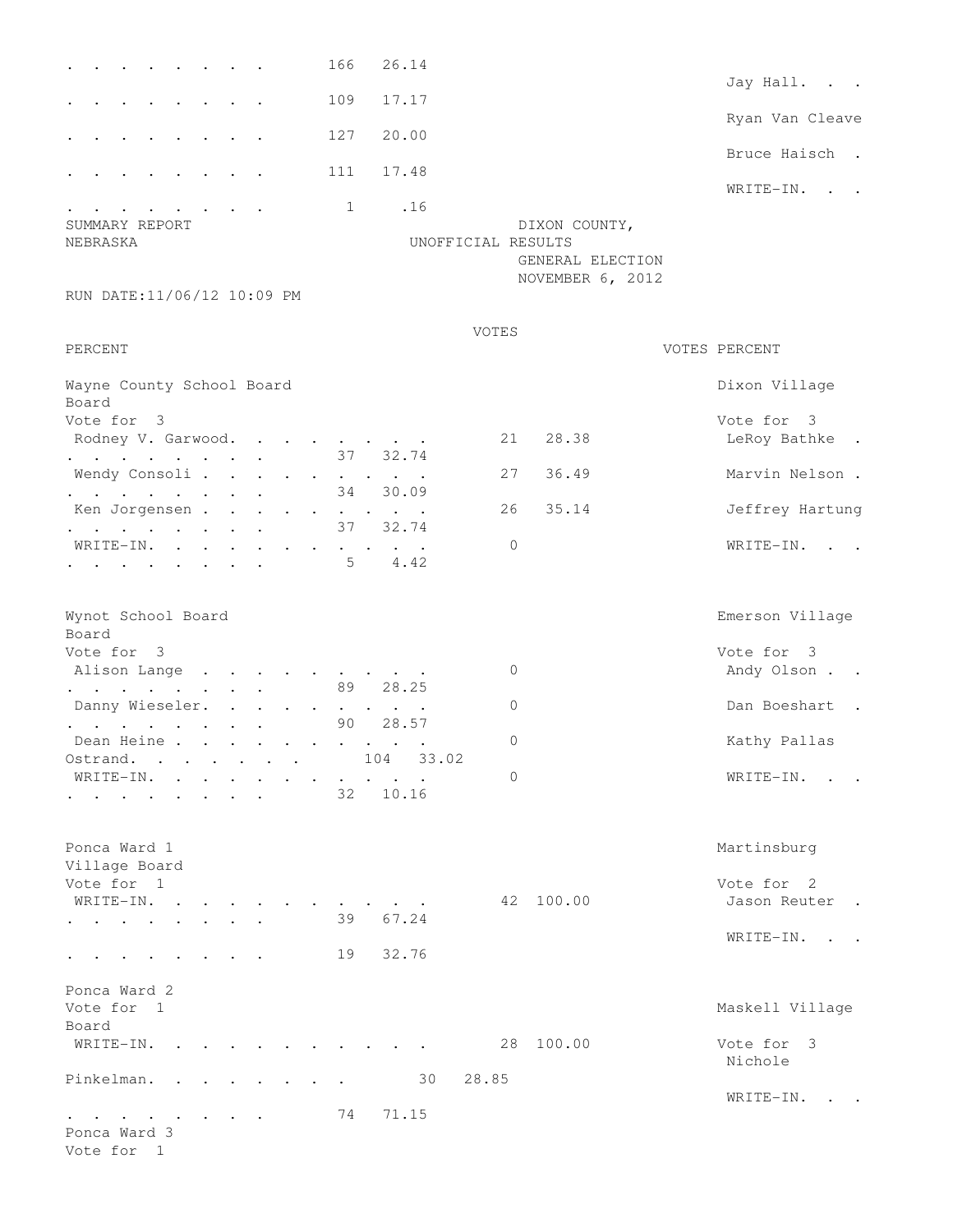| WRITE-IN.<br>$\mathbf{r}$ . The set of $\mathbf{r}$<br>Board                                                                                                         |           |                                            |                                                                                                                                              | 25                 | 100.00           | Newcastle Village             |
|----------------------------------------------------------------------------------------------------------------------------------------------------------------------|-----------|--------------------------------------------|----------------------------------------------------------------------------------------------------------------------------------------------|--------------------|------------------|-------------------------------|
|                                                                                                                                                                      |           |                                            |                                                                                                                                              |                    |                  | Vote for 2                    |
|                                                                                                                                                                      |           |                                            |                                                                                                                                              |                    |                  | Todd Brennan.                 |
| and a strong control of the state of the                                                                                                                             |           | 157                                        | 62.80                                                                                                                                        |                    |                  |                               |
| Wakefield Ward 1<br>$\mathbf{r} = \mathbf{r} \cdot \mathbf{r}$ , where $\mathbf{r} = \mathbf{r} \cdot \mathbf{r}$ , where $\mathbf{r} = \mathbf{r} \cdot \mathbf{r}$ |           | 82                                         | 32.80                                                                                                                                        |                    |                  | John J. Kneifl.               |
| Vote for 1                                                                                                                                                           |           |                                            |                                                                                                                                              |                    |                  | WRITE-IN. .                   |
| $\mathbf{r} = \mathbf{r} + \mathbf{r} + \mathbf{r} + \mathbf{r} + \mathbf{r} + \mathbf{r} + \mathbf{r} + \mathbf{r}$                                                 |           |                                            | 11 4.40                                                                                                                                      |                    |                  |                               |
| Larry P. Soderberg                                                                                                                                                   |           |                                            |                                                                                                                                              | 109                | 57.37            |                               |
| Kenneth C. Thomsen<br>WRITE-IN.                                                                                                                                      |           |                                            |                                                                                                                                              | 81<br>$\mathbf{0}$ | 42.63            |                               |
| Board                                                                                                                                                                |           |                                            |                                                                                                                                              |                    |                  | Waterbury Village             |
|                                                                                                                                                                      |           |                                            |                                                                                                                                              |                    |                  | Vote for 2                    |
|                                                                                                                                                                      |           |                                            |                                                                                                                                              |                    |                  | WRITE-IN.                     |
| the contract of the contract of the contract of the contract of the contract of                                                                                      |           |                                            | 40 100.00                                                                                                                                    |                    |                  |                               |
| Wakefield Ward 2                                                                                                                                                     |           |                                            |                                                                                                                                              |                    |                  |                               |
| Vote for 1                                                                                                                                                           |           |                                            |                                                                                                                                              |                    |                  |                               |
| Paul M. Eaton                                                                                                                                                        |           |                                            |                                                                                                                                              | 111                | 97.37            | Galena Township               |
| Levy                                                                                                                                                                 |           |                                            |                                                                                                                                              |                    |                  |                               |
| WRITE-IN.                                                                                                                                                            | $\bullet$ |                                            |                                                                                                                                              |                    | $3 \sim$<br>2.63 | Vote for 1                    |
| $\cdot$ $\cdot$ $\cdot$ $\cdot$ $\cdot$ $\cdot$ $\cdot$                                                                                                              |           | 86                                         | 67.72                                                                                                                                        |                    |                  | Yes                           |
|                                                                                                                                                                      |           |                                            |                                                                                                                                              |                    |                  | No.                           |
| $\mathbf{r}$ , and $\mathbf{r}$ , and $\mathbf{r}$ , and $\mathbf{r}$                                                                                                |           | 41                                         | 32.28                                                                                                                                        |                    |                  |                               |
| Allen Village Board                                                                                                                                                  |           |                                            |                                                                                                                                              |                    |                  |                               |
| Vote for 2                                                                                                                                                           |           |                                            |                                                                                                                                              |                    |                  |                               |
| Jay L. Jones                                                                                                                                                         |           |                                            |                                                                                                                                              | 133                | 49.26            | Ottercreek                    |
| Township Levy                                                                                                                                                        |           |                                            |                                                                                                                                              |                    |                  |                               |
| Larry Gotch.                                                                                                                                                         |           |                                            | $\cdot$ $\cdot$ $\cdot$ $\cdot$ $\cdot$                                                                                                      | 131                | 48.52            | Vote for 1                    |
| WRITE-IN. .<br><b>All Contracts</b>                                                                                                                                  |           |                                            | $\mathbf{a} = \mathbf{a} \cdot \mathbf{a}$ , and $\mathbf{a} = \mathbf{a} \cdot \mathbf{a}$ , and $\mathbf{a} = \mathbf{a} \cdot \mathbf{a}$ | 6                  | 2.22             | Yes                           |
| the contract of the contract of the contract of the contract of the contract of                                                                                      |           | 35                                         | 31.53                                                                                                                                        |                    |                  |                               |
|                                                                                                                                                                      |           |                                            | 76 68.47                                                                                                                                     |                    |                  | No.                           |
|                                                                                                                                                                      |           |                                            |                                                                                                                                              |                    |                  |                               |
| Concord Village Board                                                                                                                                                |           |                                            |                                                                                                                                              |                    |                  |                               |
| Vote for 3                                                                                                                                                           |           |                                            |                                                                                                                                              |                    |                  | Ponca Township                |
| Levy<br>Mandy Benscoter                                                                                                                                              |           |                                            |                                                                                                                                              | 55                 | 31.43            | Vote for 1                    |
| Robert L. Clarkson.                                                                                                                                                  |           |                                            | $\mathbf{a} = \mathbf{a} + \mathbf{a} + \mathbf{a} + \mathbf{a} + \mathbf{a} + \mathbf{a}$                                                   | 64                 | 36.57            | Yes                           |
| and a series of the series of the series of the                                                                                                                      |           |                                            | 78 39.20                                                                                                                                     |                    |                  |                               |
| Doug Olson                                                                                                                                                           |           |                                            |                                                                                                                                              | 55                 | 31.43            | $No.$ $\cdot$ $\cdot$ $\cdot$ |
| $\mathbf{r} = \mathbf{r} \cdot \mathbf{r}$ , where $\mathbf{r} = \mathbf{r} \cdot \mathbf{r}$ , where $\mathbf{r} = \mathbf{r} \cdot \mathbf{r}$                     |           |                                            | 121 60.80                                                                                                                                    |                    |                  |                               |
| WRITE-IN.                                                                                                                                                            |           |                                            | $\cdot$ $\cdot$ $\cdot$ $\cdot$ $\cdot$ $\cdot$                                                                                              |                    | 1 .57            |                               |
| SUMMARY REPORT                                                                                                                                                       |           |                                            |                                                                                                                                              |                    | DIXON COUNTY,    |                               |
| NEBRASKA                                                                                                                                                             |           |                                            |                                                                                                                                              | UNOFFICIAL RESULTS |                  |                               |
|                                                                                                                                                                      |           |                                            |                                                                                                                                              |                    | GENERAL ELECTION |                               |
| RUN DATE:11/06/12 10:09 PM                                                                                                                                           |           |                                            |                                                                                                                                              |                    | NOVEMBER 6, 2012 |                               |
|                                                                                                                                                                      |           |                                            |                                                                                                                                              |                    |                  |                               |
|                                                                                                                                                                      |           |                                            |                                                                                                                                              |                    | VOTES PERCENT    |                               |
|                                                                                                                                                                      |           |                                            |                                                                                                                                              |                    |                  |                               |
| Springbank Township Levy                                                                                                                                             |           |                                            |                                                                                                                                              |                    |                  |                               |
| Vote for 1                                                                                                                                                           |           |                                            |                                                                                                                                              |                    |                  |                               |
| Yes                                                                                                                                                                  |           |                                            |                                                                                                                                              |                    | 169 67.87        |                               |
| No.                                                                                                                                                                  |           | $\mathbf{r}$ , $\mathbf{r}$ , $\mathbf{r}$ |                                                                                                                                              | 80                 | 32.13            |                               |
|                                                                                                                                                                      |           |                                            |                                                                                                                                              |                    |                  |                               |
| Proposed Amendment 1                                                                                                                                                 |           |                                            |                                                                                                                                              |                    |                  |                               |
| Vote for 1                                                                                                                                                           |           |                                            |                                                                                                                                              |                    |                  |                               |
| For $\cdots$                                                                                                                                                         |           |                                            |                                                                                                                                              | 2,061              | 82.70            |                               |
| Against                                                                                                                                                              |           |                                            |                                                                                                                                              | 431                | 17.30            |                               |